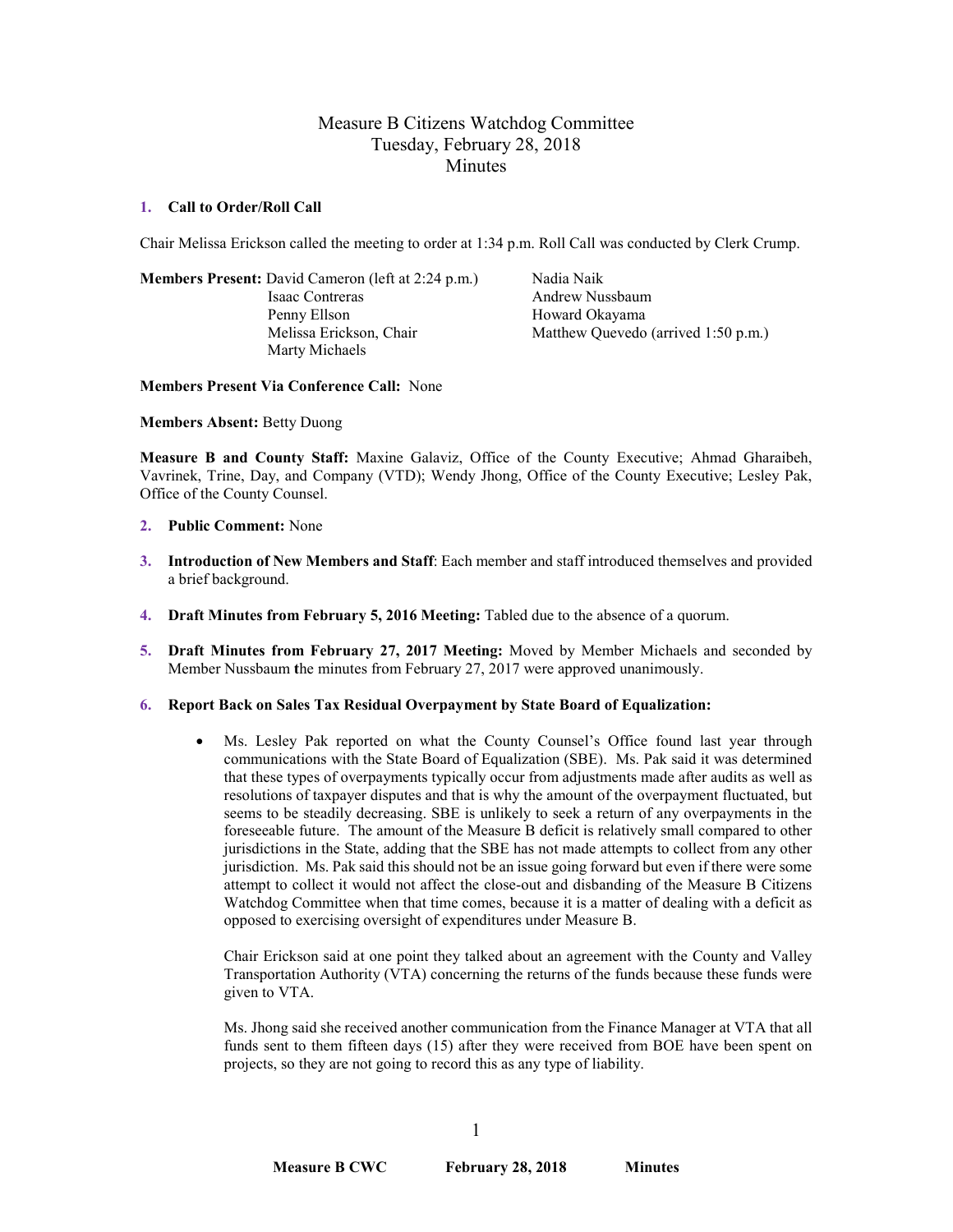Member Cameron said he understands the fund is down to \$476,000 of the unreported liability and asks how the fund is closed and who would be responsible.

Ms. Pak said she is not sure from an accounting perspective how this action would be handled, adding that legally, Measure B Committee will not be affected as it closes out its duties.

Mr. Gharaibeh said his company audits older sales tax measures and that they had one that expired in 1986 and watched as it fluctuated from a positive to a negative territory, with the SBE having done nothing about it. Mr. Gharaibeh said he has never seen SBE come back and ask for the return of funds. However, if SBE comes back, it is something outside the capability of Measure B to make a payment, that it should be something for the County or the Supervisors to decide.

Member Cameron said he is trying to understand the record keeping of Measure B because at some point Measure B will end with a zero fund balance. Mr. Cameron said the unfunded liability should be memorialized.

Mr. Gharaibeh said that information could be put on the financial statements, saying the likelihood of money coming out of Measure B is almost at zero, as Measure B is winding down, will close-out, so if there is going to be payment and liability, it would be likely that the County or VTA would have to pay instead of Measure B. Additional audits may reduce the deficit.

Member Ellson said this has to be accounted for somehow.

Member Cameron concurred saying that is why they suggested an agreement with VTA to provide a trail. VTA has received these overpayments and has spent the money.

Mr. Gharaibeh said at one point in time these sets of statements will all close-out. He said it is highly unlikely the money would come from Measure B and that it would be the responsibility of the County and/or VTA.

Member Ellson asked about the standard practice.

Mr. Gharaibeh said they have sales tax measures that started and ended and agencies were created as a result of those sales tax measures, and once the sales tax measures expired those agencies were dissolved. Mr. Gharaibeh added there really is no standard practice, his company has never seen SBE request a refund for overpayment, and it would be hard for SBE to enforce after such a long period of time.

Member Naik asked if it is possible to have a public record a copy of communications that the Measure B Committee has had with VTA and other various agencies to have a better paper trail.

Member Nussbaun asked if precedence has ever been set for SBE to come back and ask for the overpayment.

Mr. Gharaibeh said he assumes there might be other measures instead of having \$200,000 to \$300,000 deficit might have 5 or 10 million dollar deficit and what they have on their side and how they pursued it afterwards. The State Controller does not have independent auditors, but has divisions within various departments.

Member Naik asked if Elaine Howell is the State Auditor and if she could perform the audit.

Member Ellson said it only takes one person in the State Controller's Office to discover that millions of dollars in overpayments have not been collected and therefore there should be a record of the liability.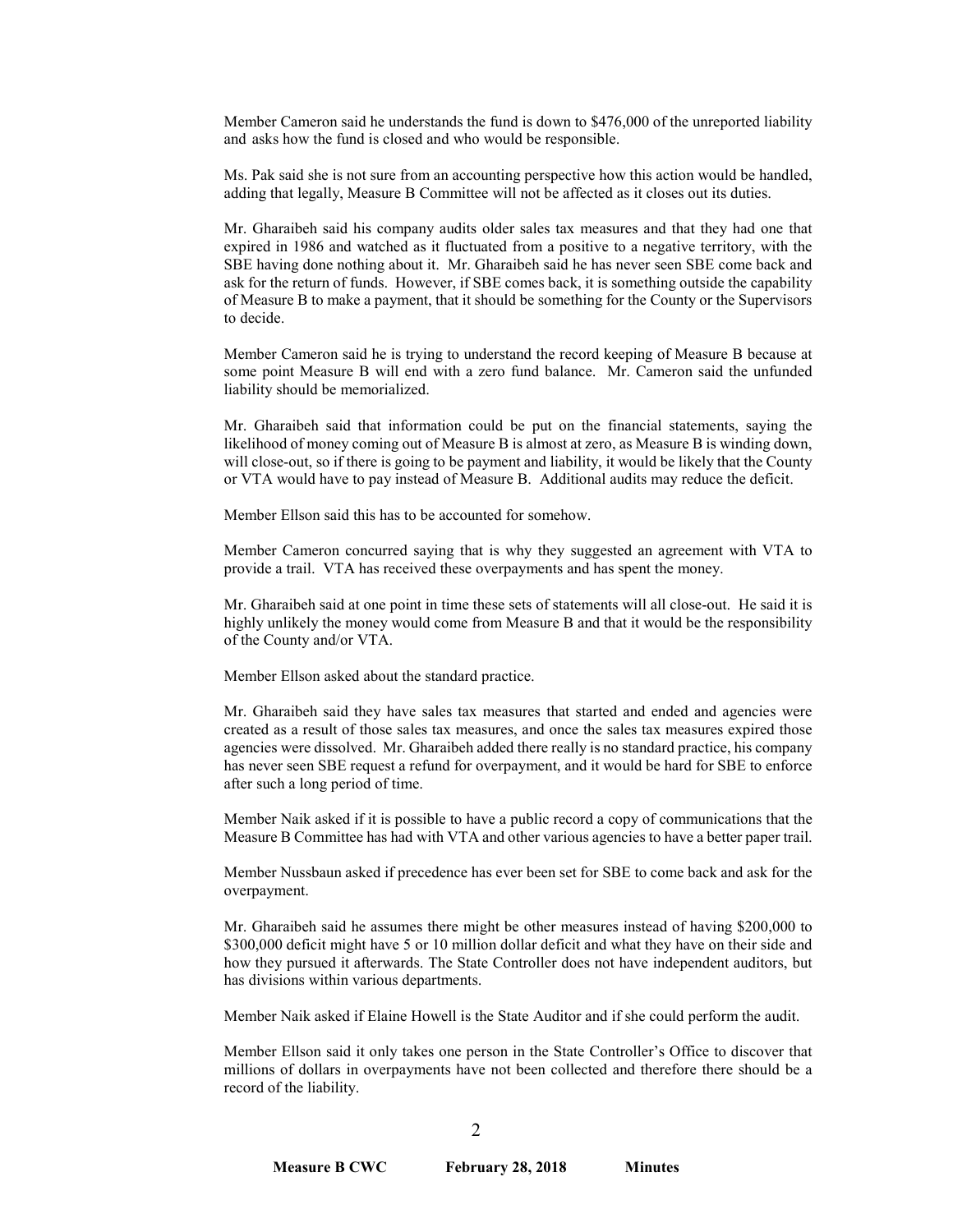Member Cameron concurred with Member Ellson and said they need to book the liability and added that the liability is 30% of the net worth of what remains. Once it is closed out as a deficit retained earnings it will be the responsibility of VTA and the County.

Mr. Gharaibeh said in terms of booking the liability vs. closing it, specific guidelines have to be followed and there are government accounting standards rules to when a liability is booked.

Member Nussbaum asked if a letter could be obtained from SBE saying they are not going to come after the funds.

Ms. Jhong said she tried obtaining a letter, with negative results.

Moved by Member Naik and seconded by Member Nussbaum to include needed documentation, so the public record shows there has been communication and an official report back. The motion passed unanimously.

#### **7. Report Back on Butterfly Sanctuary Proposal:**

• Ms. Jhong said the Coyote Ridge Butterfly Habitat Management Program was a completion of the biological opinion issued by U.S. Fish and Wildlife Services as compensation for the threatened and endangered species impacted from Measure B construction of U.S. 101 widening, S.R.85 and U.S. 101 south interchange and consolidated biological mitigation site projects. It provides long term management, required by U.S. Fish and Wildlife Services, for a number of special status plants and animal species including the Bay Checkered Spot Butterfly on 548 acres located on Coyote Ridge in South San Jose.

Member Michaels asked why \$800,000 was being spent on this habitat, who approved this project and what was the approval process.

Ms. Jhong said the project was initially decided by Measure B and also by BOS. It really is not the County's choice but a condition to do all projects.

Member Naik said she has some experience in this area and that what Ms. Jhong was saying is that during the approval process, the County decided that it was enough for the California Environmental Quality Act laws to include that as part of the mitigation project.

Member Ellson said it is on-going mitigation and this is a measure with a sunset, asking where the funding will come from in the future if it is on-going mitigation.

Member Michaels said about two years ago the audit report dollarized the project at \$800,000. He asked how much has been spent and how much is left to be spent.

Ms. Jhong said they are not getting that much detail yet, but she will ask VTA to provide it.

Member Cameron said that is another disclosable liability, if the project is in perpetuity and we are running out of funds.

Ms. Jhong said after all pre-payments to VTA we're are not going to pay anymore. VTA will continue to pay. VTA used and spent funds and whatever remaining projects to fund additional CALTRANS projects or any other pavement management projects at the sole discretion of the VTA's Board of Directors. It ultimately is VTA's responsibility.

Member Michaels asked where the butterfly habitat is located.

Ms. Jhong said that VTA would have the information.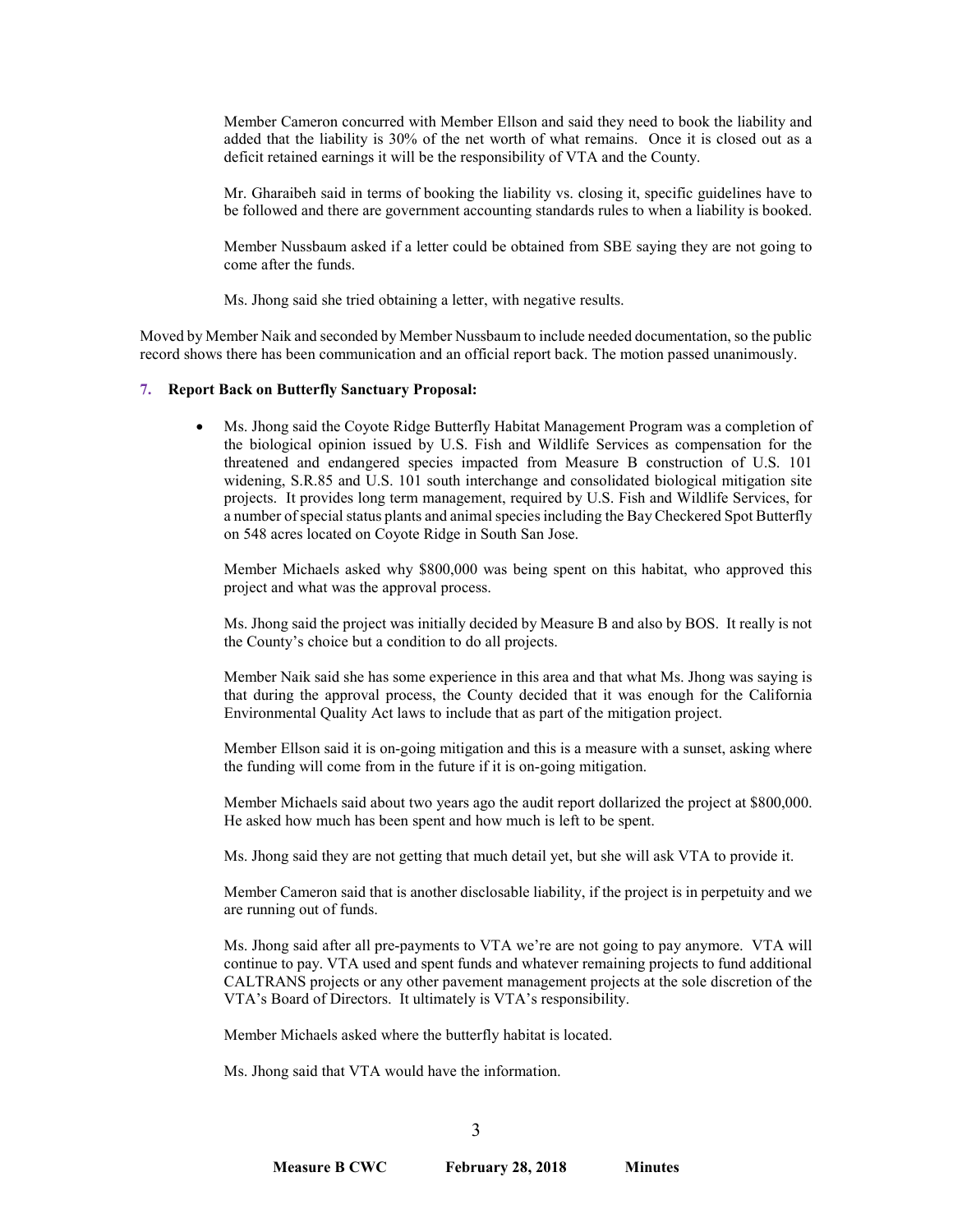Moved by Member Naik and seconded by Member Cameron to include more detailed paperwork, reporting on how much the Butterfly Habitat was originally supposed to cost, how much has been paid out of Measure B, how much is expected to be an on-going payment, at what point does the responsibility of Measure B stop and VTA start, and any other details to support public understanding of the issue. The motion passed unanimously.

## **8. Measure B Financial Audit for FY 2016 and Public Hearing Regarding How Measure B Funds Are Spent:**

• Mr. Gharaibeh gave an overview, saying it is the opinion of VTD that the financial statements are fairly presented. No revenues were collected for Measure B this year. The expenses are the liquidation of the pre-payment made to VTA.

Member Naik asked where she may find more detail on transportation projects spent in the last year.

Ms. Jhong said VTA sends invoices showing project numbers that include labor and any purchases or, if they have contract payment which are sent quarterly to the County. Ms. Jhong added that it is at the discretion of VTA to do any project according to the initial designation.

Member Cameron asked Mr. Gharaibeh if VTD audits the compliance of the \$100,000 and VTD's procedures would test these for compliance with the Measure.

Mr. Gharaibeh said the cash is with VTA and that invoices state how VTA depleted the funds. The invoices are spread through various reports sent to the County over the past 10 years or more as to how they expended funds. When they look at the compliance we look at the backup and compare it to the ballot language and we see if it is in compliance with the ballot language. VTA would be able to provide more detail per project.

Chair Erickson said more detailed information for new Members Naik and Ellson will be provided.

Member Michaels asked Mr. Gharaibeh if invoices are sampled to be sure the work was performed satisfactorily and; how big are the sample sizes.

Mr. Gharaibeh said all expenses charged to the Measure A program, whether they were expended by VTA or County, are sampled in a way to give a good confidence level that the funds were expended in accordance with the ballot language. The sample will encompass not just small and big dollar amounts but also encompass the different types which include vendor related, time and accounting and payroll. Expenses this year were minimal. Expenses were incurred by VTA. Internal expenses are only about \$30,000 this year. The rest is the depletion of the prepayment VTA received approximately 10 years ago.

Member Naik asked if VTA received their money up-front when Measure was passed.

Mr. Gharaibeh said VTA was a division of the County and once they spun off in the 90's, they took over the administration of the Measure adding that for legality reasons, only the County can receive the cash. They signed a master agreement in 1996 when the ballot was passed. The prepayments were occurring when the County was receiving sales tax collections.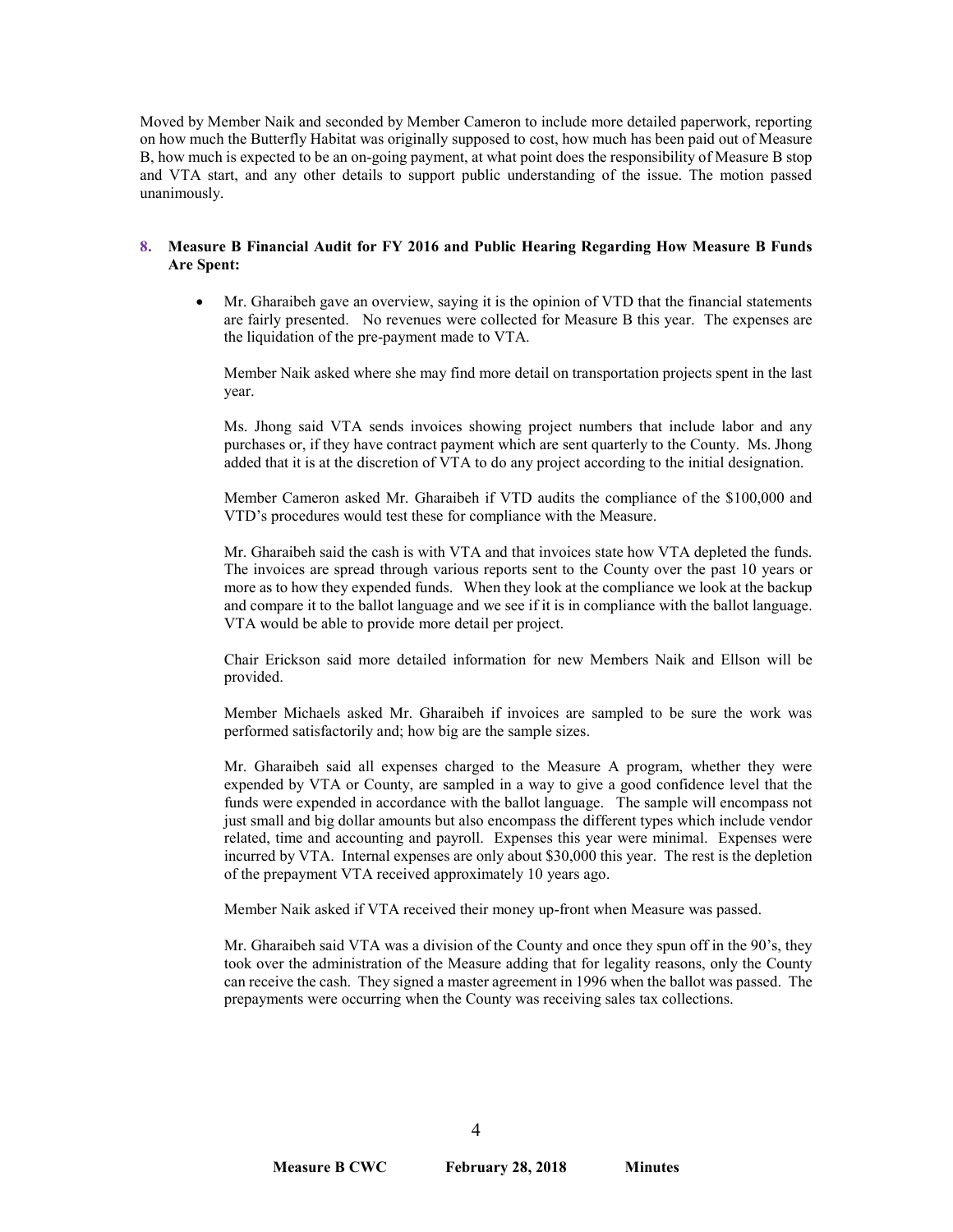- **a. Open Public Hearing -** None
- **b. Close Public Hearing -** Closed

## **c. Approved Audit Report**

Moved by Member Cameron and seconded by Member Michael to approve the audit report for FY 2017 with a friendly request that VTD continue to research the liability due to the of lack of practice of BOE is not recordable and see if we should re-evaluate in this fiscal year. The motion passed unanimously.

## **d. Authorized Administration to Publish Report**

• Member Naik asked will the publishing of this report mention the overpayment in the financial report.

Mr. Gharaibeh said \$476, 000 is mentioned on page 8 of the audit report.

Moved by Member Michaels and seconded by Member Ellson to authorize County Administration to publish the report on the County Executive's website. The motion passed unanimously.

Member Michaels asked if a final report will be necessary to close-out.

Chair Erickson said a report would probably be needed and that Ms. Jhong will provide information on close-out and timeline and the next steps necessary.

## **9. Informational Report on Financial Closeout of Projects:**

- Ms. Jhong distributed the Santa Clara Valley Transportation Authority Measure B Close-Out Projects dated February 28, 2018. Measure B still has funding left for VTA in the amount of \$1,100,000. Ms. Jhong said the \$107,000 remaining in the Roads fund is not enough to complete a project and they are thinking of applying for a Federal grant to combine for a larger project. Roads is also thinking of applying for BOS to use the \$107,000 for the San Tomas Expressway Bike Trail.
- There are six (6) VTA Measure B Close-Out Projects to complete with anticipated close-out dates:
	- o Vasona Light Rail (June 2018)
	- o RT 85/101 Interchange North (March 2018)
	- o RT 152 Safety Improvement (June 2018)
	- o Habitat Conservation Plan (December 2065)
	- o Coyote Ridge Butterfly Habitat (In Perpetuity)
	- Measure B Bike Program Bicycle Facility Safety Improvements (July 2018)

Mr. Gharaibeh suggested asking VTA to expend the remaining funds so it can be closed out for FY 18 or 19.

Chair Erickson said the committee should have a final meeting to conduct a final close-out.

Member Cameron asked if it is easy for VTA to lose track of the funding.

Mr. Gharaibeh said the funding being tracked and that VTA is required to send reports to VTD.